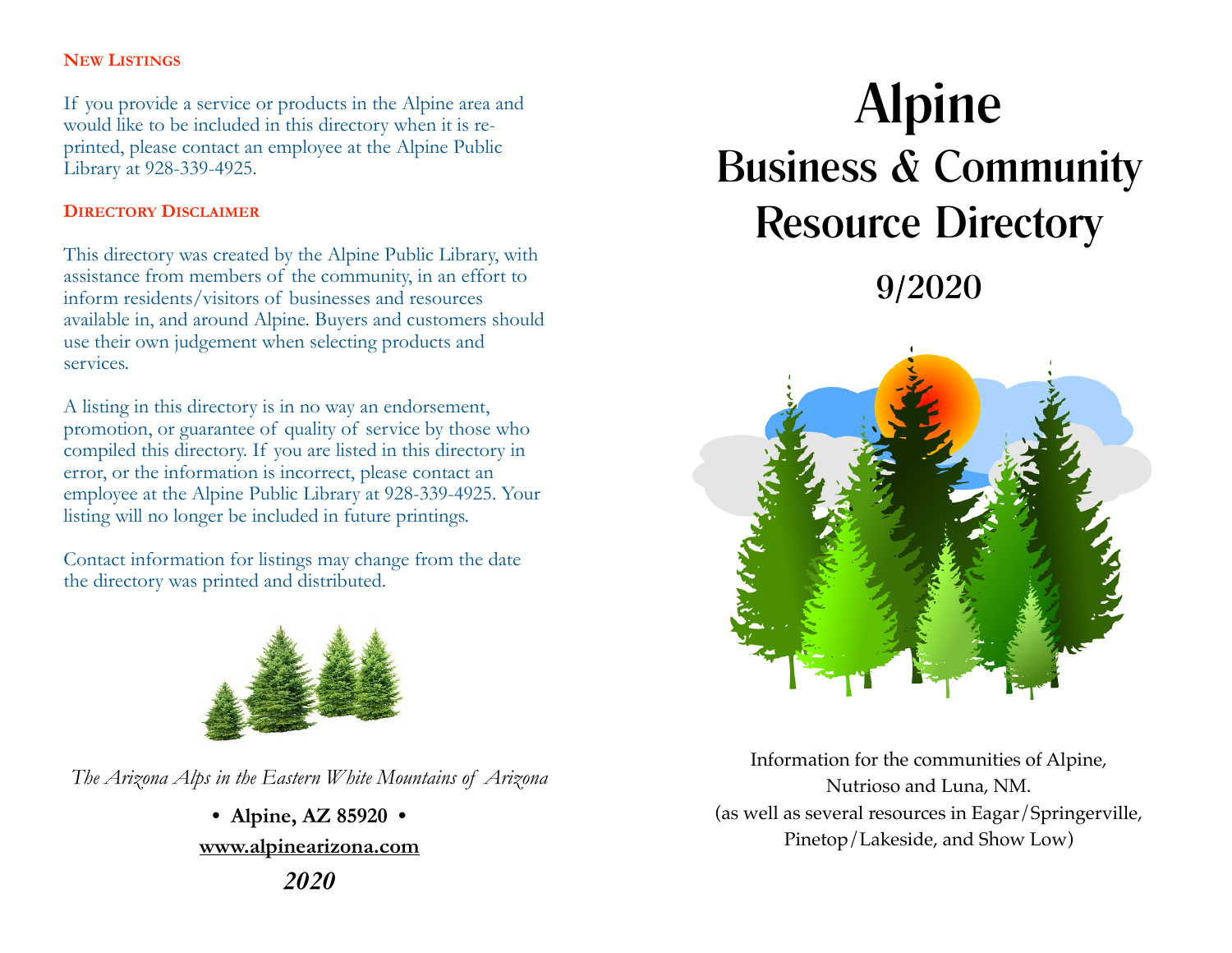### **WWW .ALPINEARIZONA .COM**

## **for All Things Alpine!**

### **ANNUAL EVENTS Check the Website Often!**



**Memorial Day Weekend:**  Pancake Breakfast Route 666 Blast from the Past Car Show Alpine Area Artisans Festival Bush Valley Craft Club Fair

Alpine Country Blues Festival (June)

#### **4th of July Weekend:**  Parade Alpine Area Artisans Festival Craft Fair and BBQ Fireworks Display

Nutrioso BBQ and Dance (last Saturday in July) Luna NM Rodeo, Parade, Dance and BBQ (July) Annual Alpine Quilt Show (1st Saturday in August) Gem, Mineral, and Fossil Show (August)

### **Labor Day Weekend:**

Alpine 3-D Archery Shoot Alpine Fire Department Bake Sale Alpine Area Artisans Festival Bush Valley Craft Club Christmas Bazaar

Apache Country Fair; St. Johns (September) Alpine Firefighter Appreciation Ceremony (October) Nutrioso Holidayz Craft Fair (October) Alpine Halloween Carnival (October) Community Thanksgiving Dinner (November) Christmas Tree Lighting (December)

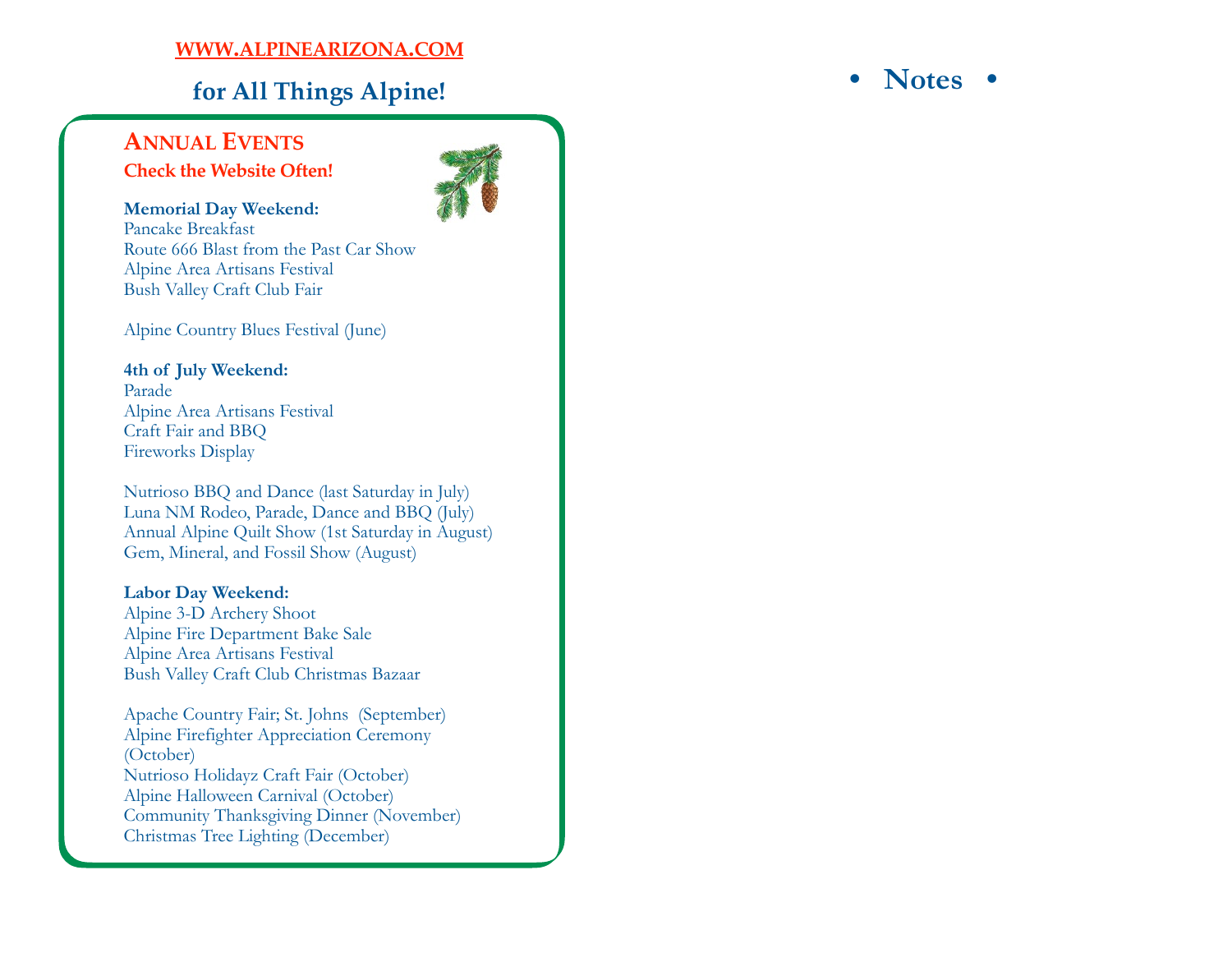**Quest Enterprises Inc.** 1651 E US Hwy 60, Springerville 85928

**928-333-4478 Email: reedlogging@yahoo.com** 

#### **WELL WATER TESTING**

**Dan Hansing** 

**928-245-7744**

**WIFI HOT SPOTS (Public)**

**Alpine Grill Alpine Library Foxfire Tal-Wi-Wi** 

#### **WINDOW & BLIND CLEANING**

**Frog Window Cleaners**  759 E White Mountain Blvd, Pinetop 85935 **928-369-3764**

#### **YARD CLEANUP**

**Raymond Chavez** (references available) **928-521-7975** 

**Karen Rodriguez (Top Clean Services LLC)** 

**928-551-3895 or 928-551-1083 Email: karen198713@gmail.com**

**Jorge Torres** 

**928-245-3680**

## Emergency Information Agencies

#### **ALPINE VOLUNTEER FIRE DEPARTMENT**

Fire Chief Travis Noth 42688 US Hwy 180 E

**928-339-4290** 

**Website: <http://www.alpinefire.net/> FB: Alpine Fire Department Email: alpinefire@frontiernet.net** 

**Call 911 for Emergencies**

#### **NUTRIOSO FIRE DISTRICT**

41765 US Hwy 191, Nutrioso 85932

**928-339-6331 Call 911 for Emergencies**

**NORTHEASTERN ARIZONA PUBLIC INFORMATION SYSTEM (311)** 

> **Dial 311 or Call 928-333-3412 www.311info.net**

**ARIZONA TRAVELER INFORMATION (ADOT)** 

**Dial 511 for AZ Road Conditions (Outside AZ Dial 888-411-7623)** 

**[www.az511.gov](http://www.az511.gov)**

**APACHE COUNTY SHERIFF'S OFFICE**

**(928) 337-4321 or 1-800-352-1850 http://www.co.apache.az.us/sheriff/**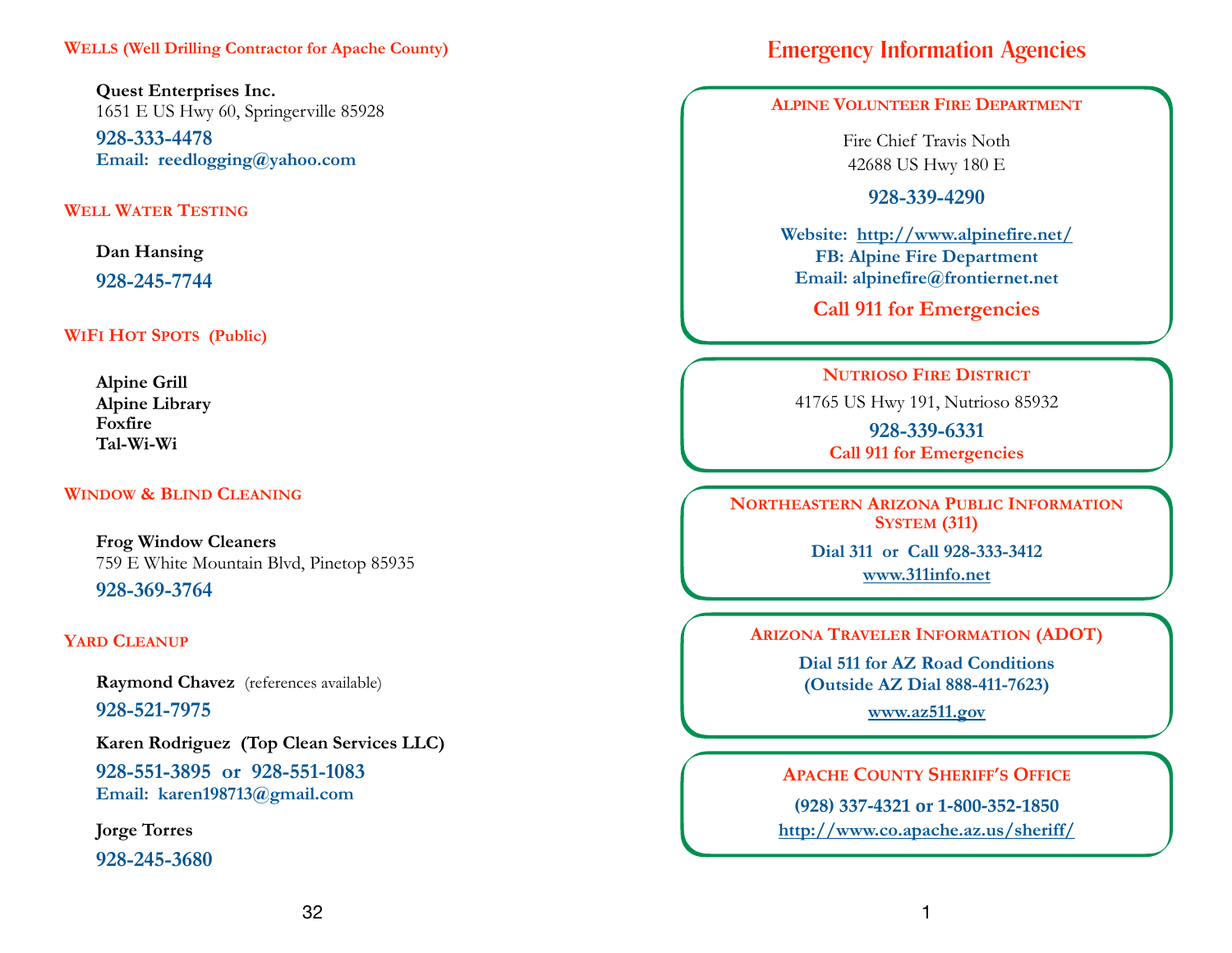## Alpine Government Agencies

### **ALPINE POST OFFICE 928-339-4697**

42631 US Hwy 191 • Alpine, AZ 85920

Hours: Monday-Friday 8 a.m. - Noon & 12:30 - 3:30 p.m. Closed Noon - 12:30 p.m.

### **ALPINE PUBLIC LIBRARY 928-339-4925**

17 CR 2061 • Alpine, AZ 85920

Hours: Monday-Friday 10 a.m. - 11:30 a.m. & 12:30 - 5:00 p.m. Closed 11:30 a.m. - 12:30 p.m.

Open Saturdays during summer: 10 a.m. - 2:00 p.m.

**https://www.apachecountylibraries.com/ alpine-public-library FB: Alpine Public Library**

#### **ALPINE RANGER DISTRICT APACHE-SITGREAVES NATIONAL FOREST**

#### **928-339-5000**

42634 US Hwy 180/191 • Alpine, AZ 85920

**https://www.fs.usda.gov/asnf FB: Apache-Sitgreaves National Forest**

#### **TREE SERVICE**

**A Cut Above** 

**928-362-9350 Email: climbingcuts@gmail.com** 

**Daniel Martin** 

**928-245-3707** 

#### **Reed Logging (George Reed)**

 Trimming, Thinning, Hazard Tree Removal PO Box 614, Springerville 85938

**928-245-0320 Email: reedlogging@yahoo.com**

**Jorge Torres** 

### **928-245-3680**

#### **THRIFT STORE**

 **Alpine Thrift Store** County Road 2061, Alpine 85920 (shares library parking lot)

**928-339-4700 Open Tuesdays & Thursdays 10 a.m. - 2 p.m.**

#### **U-HAUL**

 **U-Haul Neighborhood Service** 1778 W Central Ave, Eagar 85925 **928-333-2685** 

#### **VETERINARIAN**

**Round Valley Community Vet Clinic** 367 N Main St, Suite 7, Eagar 85925 **928-333-3784** 

**Blue Ridge Pet Clinic (small animal)** 712 W White Mountain Blvd, Lakeside 85929 **928-367-5950** 

**www.blueridgepetclinic.org & Facebook**

#### **WASTE COLLECTION**

 **Blue Hills Environmental**  74 N Main St, Suite 5, Eagar 85925

**928-333-1628 bluehillsenvironmental.com**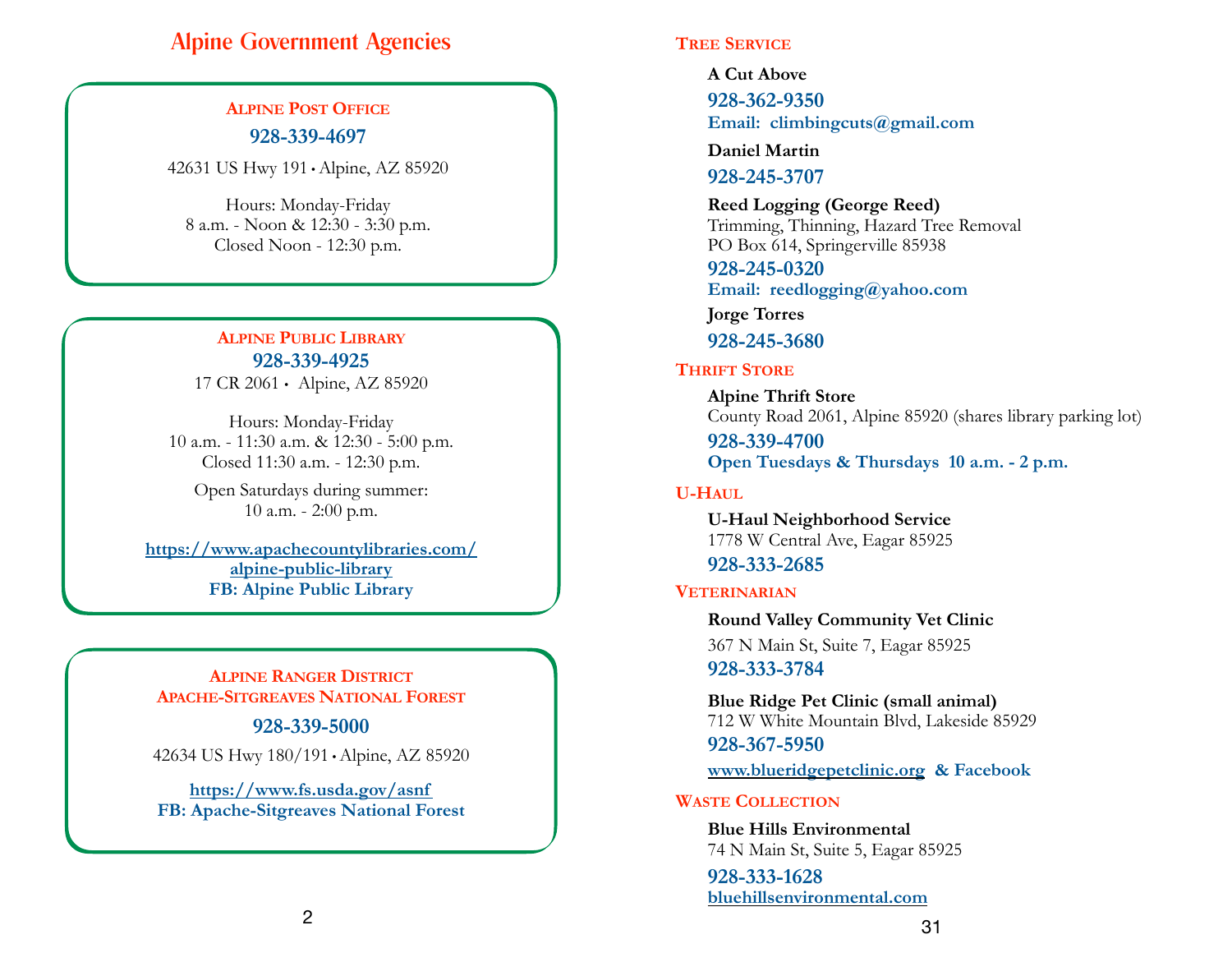#### **SILVERSMITH**

 **Dennison Tsosie The Navajo Silversmith**  Custom Jewelry & Fine Art **928-339-4471 www.navajosilversmith.com**

#### **SMALL ENGINE REPAIR**

 **Bill's Alpine Garage** 42694 US Hwy 180 E, Alpine 85920 **928-339-4839 Email: billsalpinegarage@gmail.com**

 **Cowboy Up Hay & Ranch Supply** 456 S. Mountain Ave, Springerville 85938 **928-333-4995 www.cowboyupaz.com & Facebook**

**Randy Litterini 928-369-8179** 

#### **TAX PREPARATION**

 **Harrington Tax and Accounting** 470 S. Mountain Ave #101, Springerville, 85938

**928-333-5988 www.harringtontax.biz & Facebook** 

#### **TAXIDERMY**

#### **Titan Taxidermy**

**928-245-2368 Email: titanmerrill2010@gmail.com** 

#### **TOWING**

**Bill's Alpine Garage** 42694 US Hwy 180 E, Alpine 85920 **928-339-4839 Email: billsalpinegarage@gmail.com**

### Local Community Organizations



### **Alpine Alliance**

A community-wide citizens organization assisting the community in determining and implementing solutions to community-wide problems/ issues. They also play an integral role in special events and Alpine beautification.

**FB: Alpine Alliance in Alpine, AZ** 

### **Alpine Area Artisans**

Founded in 2011, the Alpine Area Artisans has produced annual multi-day festivals in effort to further nurture and grow artists and arts appreciation in the Alpine area. **FB: Alpine Area Artisans** 

### **Alpine Area Library Friends**

The purpose of the Alpine Area Library Friends is to maintain an association of persons interested in the library and its services. **FB: Alpine Public Library** 

### **Alpine Business Alliance**

The purpose of Alpine's Business Alliance is to advance commercial and economic development within the local community, and support the local businesses. **Email: alpinebusiness@yahoo.com** 

### **Arizona's First Barn Quilt Trail**

Cool temperatures, abundant wildlife, scenic beauty, colorful history and unlimited outdoor activities create an almost magical wonderland. Located on the eastern edge of Arizona's White Mountains, on Highways 180 & 191, the charming community of Alpine offers Arizona's 1st Barn Quilt Trail.

**http://www.alpinearizona.com/directory/organizations/ arizonas-first-barn-quilt-trail/**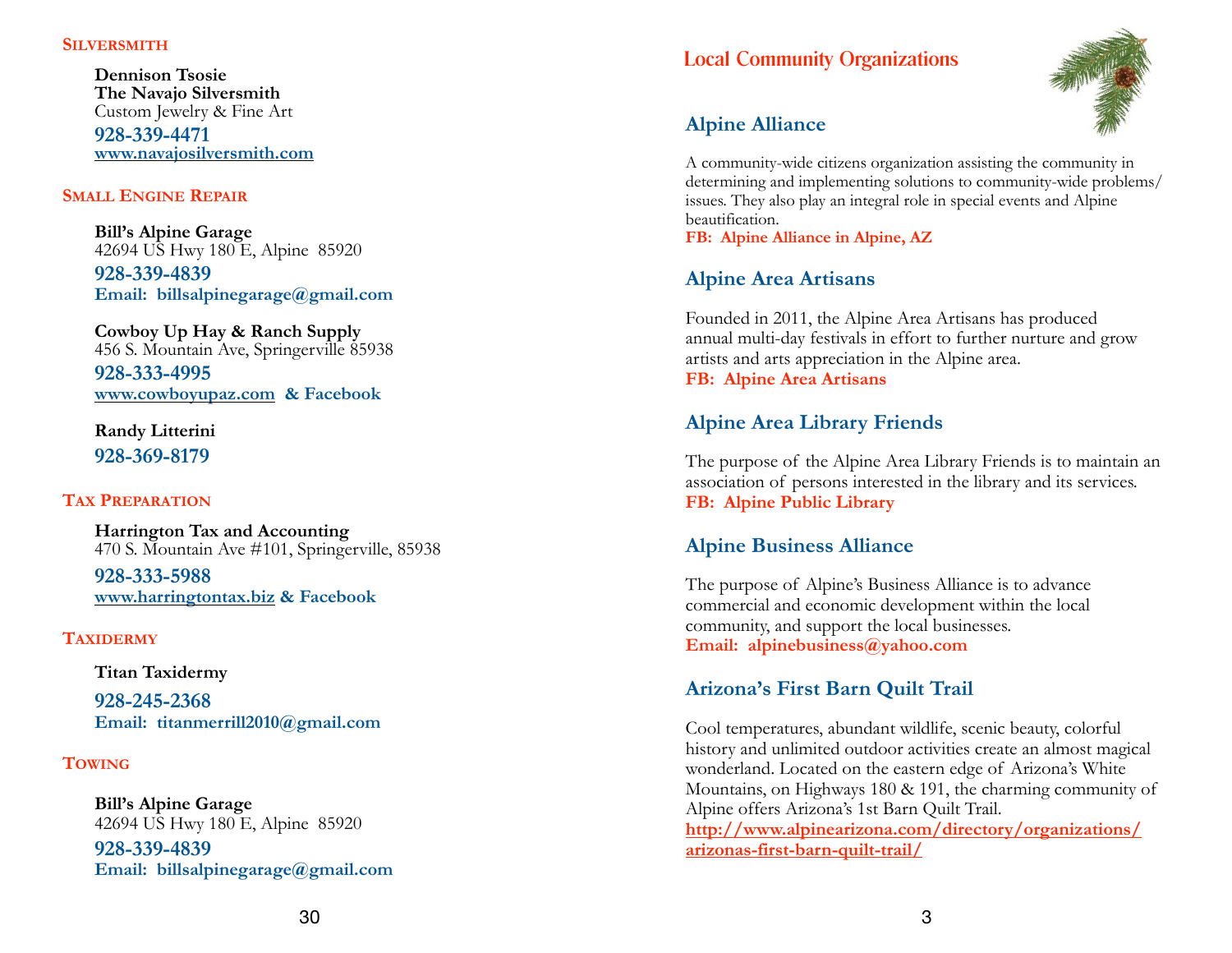### Local Community Organizations (cont'd)

### **Alpine Community Garden**

The Alpine Community Garden is located on the south side of the thrift store and water company. The idea was to "grow veggies" and have fun doing it. Most people said it was too difficult and too short of a season, but with help from Apache County Extension office and some hard work, it is being done. **FB: Alpine Community Garden** 

### **Bush Valley Craft Club**

The Bush Valley Craft Club is a women's service organization which provides fellowship and an opportunity for women to use their creative ability. The group meets every Monday, except on holidays, June through September.

### **Friends of Luna Lake**

After decades of neglect a coalition has been formed to study ways to improve Luna Lake, AZ, thus improving the "economic engine" of nearby businesses. Get involved! **FB: Friends of Luna Lake, Alpine, AZ** 

### **Lucky A Ranch**

This is a non profit sanctuary for unwanted donkeys and horses (also dogs/cats) **FB: Lucky A Ranch** 



There are seasonal hiking, kayaking, line dancing and pickle ball groups. Canasta is played all year. You can find seasonal bridge groups. Of course there is a quilting group. Summer nights you may enjoy live music at local restaurants. You can also find numerous special interest classes that are offered throughout the year at the library.

### **RV/TENT CAMPING**

**Luna Lake Campground**  Reservation websites for Forest Service and State Parks

**877-444-6777 www.recreation.gov or www.reserveamerica.com** 

#### **SCHOOL**

**Alpine Elementary School K-8**  101 Country Road 2311, Alpine 85920 **928-339-4570 www.alpine.k12.az.us** 

#### **SEPTIC**

 **Alpine Excavation 928-339-1946 Rietz's Service 928-245-3956 Email: rietzsservice@yahoo.com**

#### **SEWER**

**Alpine Water & Sanitary District** 11 County Road 2052, P.O. Box 595, Alpine 85920 **928-339-4302 www.alpinewaterandsewer.net** 

#### **SEWING MACHINE REPAIR SERVICE/SALES**

**RonDel SewMore**  1250 Highway 180, Springerville 859380 **928-245-5031**

### **SHOWERS (Public)**

**Alpine Village RV Park** 42702 US Hwy 180, PO Box 380, Alpine 85920 **928-229-4700**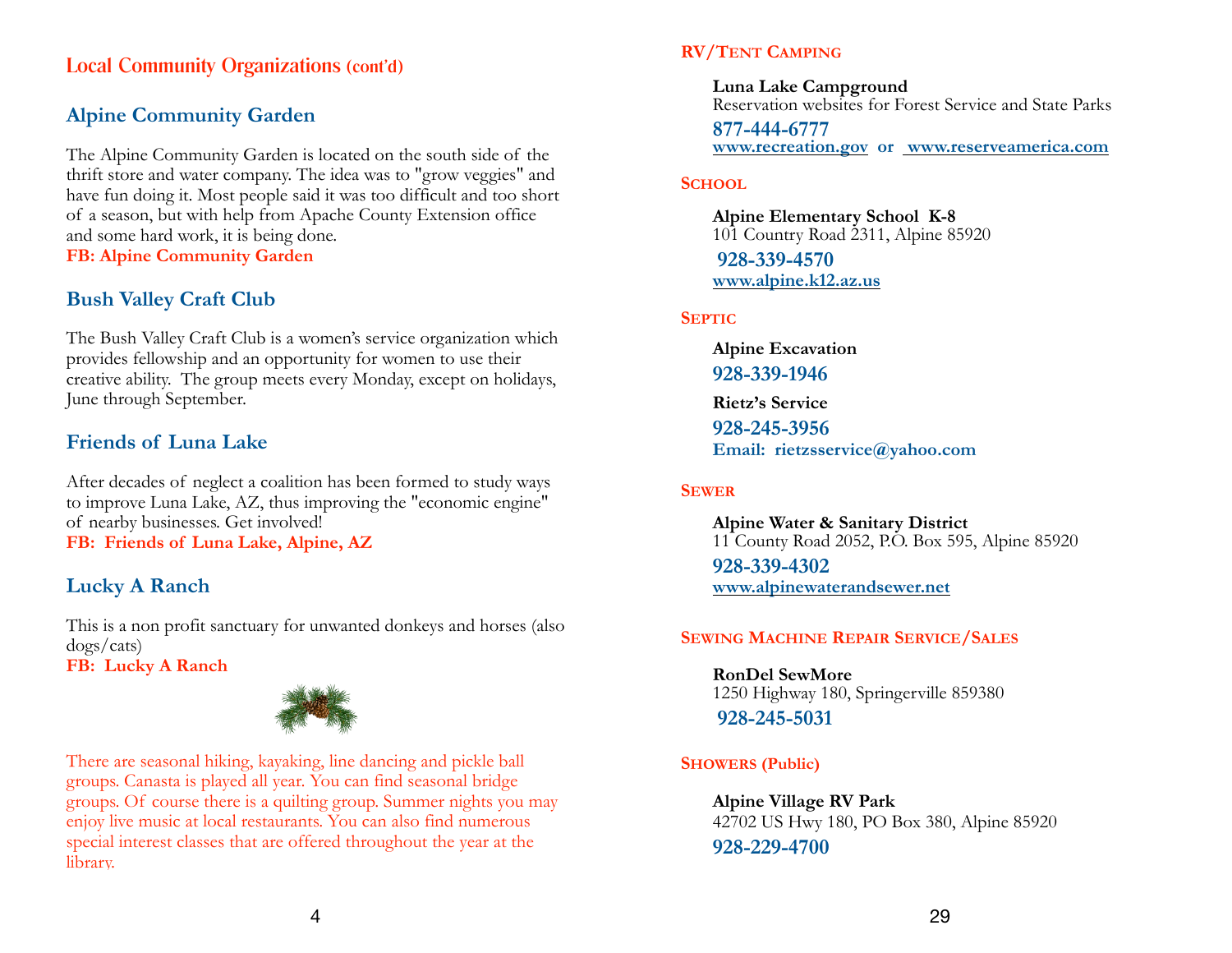#### **RESTAURANTS/BARS (cont'd)**

**3Bs Food Truck** Daniel & Elysa Bunts Eagar 85925 **928-751-8386**

**Ye Olde Tavern**  42640 US Hwys 191/180, Alpine 85920 **928-339-1837** 

#### **ROOFING**

**All Custom Exteriors, Inc.**  500 West Pine Dale Road, Taylor 85939 **928-536-7275** 

#### **RV REPAIR/STORAGE**

**Oakes RV Service, Repair & Storage**  675 US Hwy 180, Springerville 85938

**928-333-5419 FB: Oakes RV Service, LLC**

#### **RV PARKS**

**Alpine Village RV Park** 42702 US Hwy 180, PO Box 380, Alpine 85920

**928-229-4700 www.alpinevillagerv.com & Facebook Email: alpinevillagerv@gmail.com**

**Coronado Trail RV Park** 25304 US Hwy 191, Alpine 85920

**928-339-4041 www.coronadotrailrvpark.com & Facebook Email: ctrvpark@gmail.com** 

 **Josh Ranch AZ (6 RV spots) 928-587-3799** 

**The Outpost Trailer Park, LLC** 42933 Highway 180, Alpine 85920

**480-241-1877 FB: The Outpost Trailer Park, LLC** 

## ALPINE AREA BUSINESSES & RESOURCES

#### **ACCOUNTANT**

 **Harrington Tax and Accounting** 470 S. Mountain Ave #101 Springerville 85938 **928-333-5988** 

**www.harringtontax.biz & Facebook** 

#### **ALCOHOLICS ANONYMOUS**

**AA Hotline 928-333-5988**  Meetings: Sundays at 6:00 p.m. behind Alpine Community Church **www.whitemountainsaa.org**

#### **ANIMAL FEED**

 **Cowboy Up Hay & Ranch Supply** 456 S. Mountain Ave Springerville 85938

**928-333-4995 www.cowboyupaz.com & Facebook**

 **Hay Barn** 93 CR 2180 Nutrioso 85938 **928-339-4461** 

#### **ANIMAL RESCUE/SHELTER**

 **Round Valley Animal Rescue Thrift Store:** 319 E Main St, Springerville 85925 **Shelter:** See Website

**928-333-1133 www.roundvalleyanimalrescue.org & Facebook**

#### **ASSISTED LIVING**

 **BeeHive Homes of Eagar** 324 E 1 St, Eagar 85925

**928-613-2605 beehivehomes.com/location/eagar & Facebook**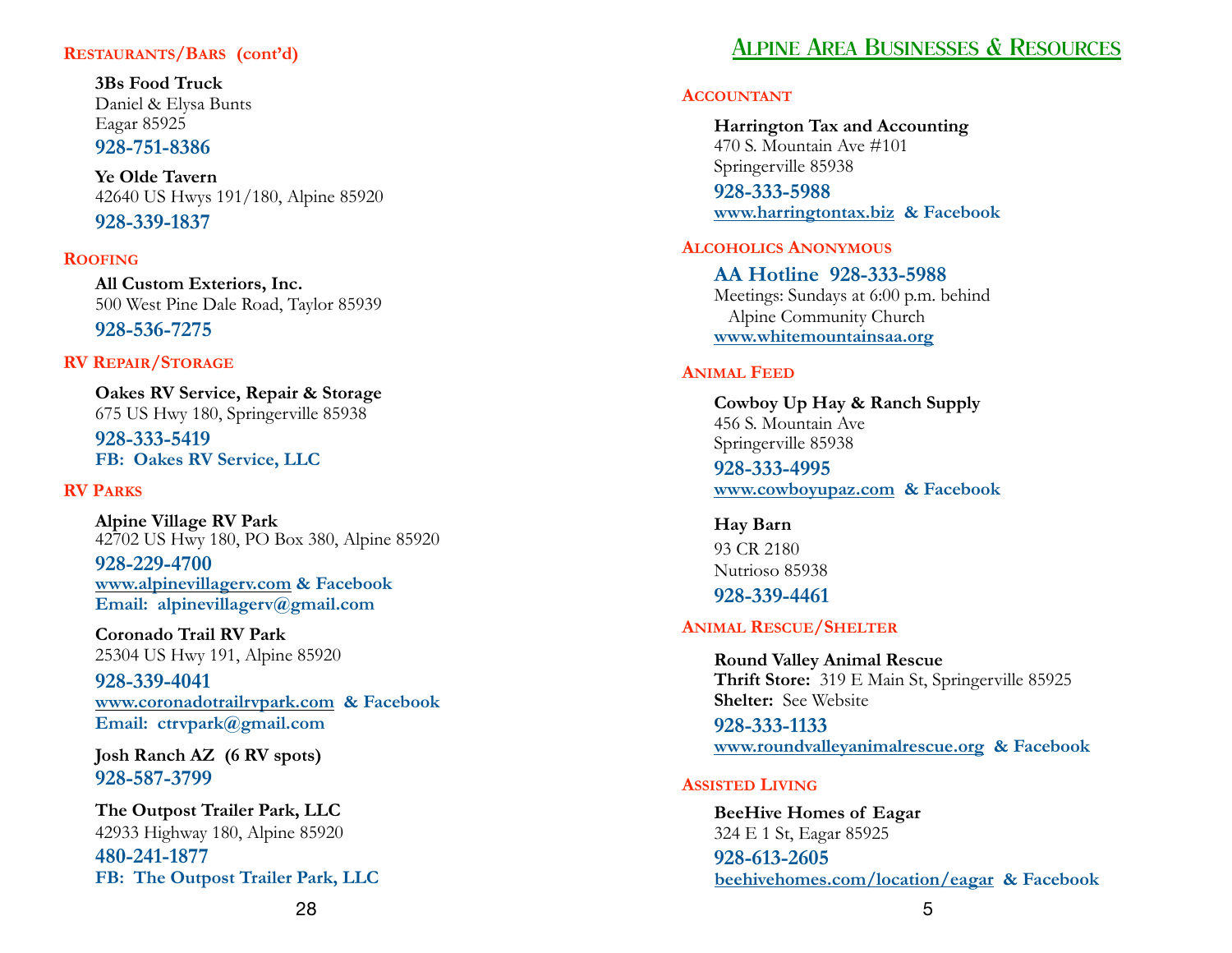#### **AUTO BODY REPAIR**

 **A & D Auto Body & Repair** 1956 Park Pl, Eagar 85925 **928-333-0288**

 **Doyle's Auto Body & Repair** 51 W Central, Eagar 85925 **928-333-2441** 

**AUTO/TRUCK REPAIR, SERVICE & TOWING**

 **Bill's Alpine Garage** 42694 US Hwy 180 E, Alpine 85920 **928-339-4839 Email: billsalpinegarage@gmail.com**

#### **AVON DISTRIBUTOR**

 **Tammi-Jo Wilkins** PO Box 457, Nutrioso 85932 **928-339-1961 or 520-405-3225 (Cell) Email: barrelgirl@live.com tammijowilkins.avonrepresentative.com**

#### **BACKHOE SERVICE**

**Randy Litterini 928-369-8179** 

#### **BAIT & FISHING SUPPLIES**

 **Bait, Boats & Beyond at Luna Lake (seasonal)** Hwy 180 (three miles East of town) **520-205-2727 FB: Friends of Luna Lake Alpine, AZ**

 **Big Lake Store & Boat Rentals**  (seasonal)

**928-521-1387 www.biglakeaz.com & Facebook**

**Alpine Transfer Station** County Road 2311 (next to Rodeo Grounds) **Wednesday & Saturday 1 p.m. - 5 p.m.**

**Nutrioso Transfer Station Tuesday 3 p.m. - 5 p.m. Saturday 9 a.m - Noon RENTAL VENUE**

**Alpine Community Center** 12 County Road 2061 Alpine, 85920 (adjacent to library) **www.co.apache.az.us (District III Facility Use App)**

#### **RESTAURANTS/BARS**

**Alpine Grill & Still & Lollipop Shoppe**  42649 US Hwy 180, Alpine 85920

**928-339-1930 FB: Alpine Grill** 

REFUSE/TRANSFER STATIONS<br> **Alpine Transfer Station**<br>
County Road 2311 (next to Reduceday & Saturday 1 p.<br> **Nutrioso Transfer Station**<br> **REFTAL VENUE**<br> **REFTAL VENUE**<br> **Alpine Community Center**<br> **Particular State of Station Bear Wallow Cafe**  42650 US Hwy 180, Alpine 85920 **928-339-4310 FB: Bear Wallow** 

**Foxfire at Alpine**  42661 US Hwy 180, Alpine 85920

**928-339-4344 foxfireatalpine.com & Facebook** 

**Mulloy's Public House-Irish Pub**  41633 Hwy 180, Nutrioso 85932 **928-339-4829**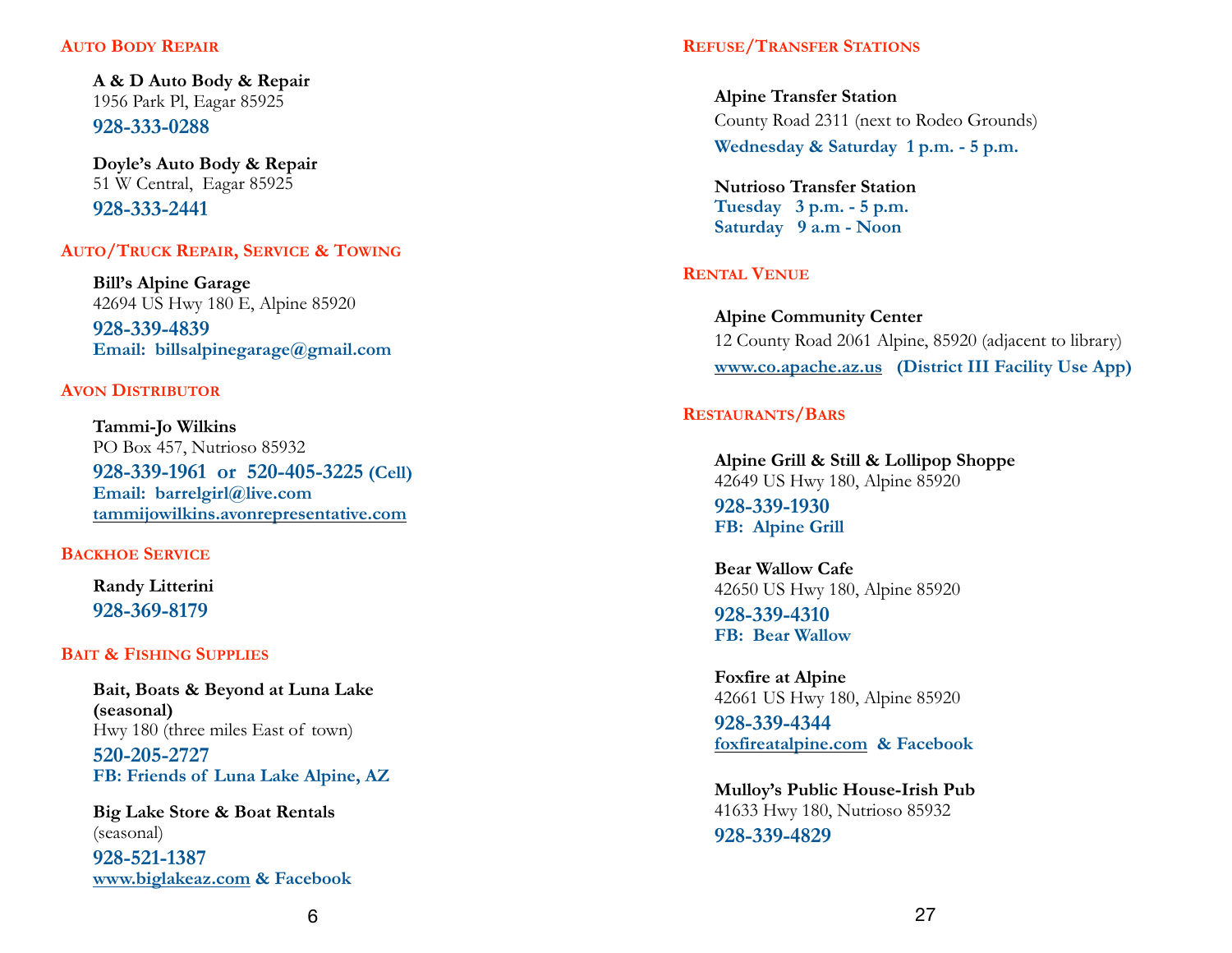#### **QUILT SHOP**

**Quilter's Haven**  41 W 2 Ave, Suite A, Eagar 85925 **928-333-2739 www.quiltershavenllc.com & Facebook** 

#### **RADIO STATIONS**

**92.5 KTHQ-FM "Q Country"**  391 West Deuce of Clubs, Suite C, Show Low 85901

**928-532-1010 qcountry92.com**

**101.7 KQAZ-FM "Majik"**  391 W. Deuce of Clubs, Suite C, Show Low 85901

**928-532-0101 www.majik101.com** 

#### **RAIN GUTTERS**

**Continuous Rain Gutter Systems & Show Low Garage Doors, LLC** 35479 AZ Hwy 61, Show Low 85901

**928-532-1654 www.showlowgaragedoor.com** 

#### **REAL ESTATE**

**Alpine Realty**  42647 US Hwy 180, PO Box 283, Alpine 85920

**928-245-1056 alpinearizonarealestate.com & Facebook** 

**Aspen Country Realty**  42638 US Hwy 180 & 191, PO Box 307, Alpine 85920

**928-339-4987 www.aspencountryrealty.com Cabin Rentals: www.aspencountryrealty.com/cabin\_rentals**

#### **BAIT & FISHING SUPPLIES (cont'd)**

**The Tackle Shop**  24373 US Hwy 191, Alpine 85920 **928-339-4338 Email: thetackleshopalpine@yahoo.com** 

#### **BEEKEEPING**

**FB: Beekeepers of the White Mountains** 

#### **BUTCHER**

**Rusty's Meat Shop** 19 S Mountain Ave, Springerville 85938 **928-333-3165**

### **CABIN RENTALS**

**Alpine Buckboard Cabins** 1 County Road 2060, Alpine 85920 **928-339-4803 alpinebuckboardcabins.com**

 Aspen Country Realty**Coronado Trail Cabins** 25304 Hwy 191, Alpine 85920

**928-339-4772 www.alpinearizonacabins.com**

**Escudilla Mountain Cabins** 42679 Hwy 180, Alpine 85920

**928-339-4285 www.escudillamtncabins.com & Facebook Email: [stj0408@yahoo.com](mailto:stj0408@yahoo.com)**

**Griswolds Alpine Cabins** 1 County Road 2055, Alpine 85920 **928-339-4440 www.alpinecabinsaz.com & Facebook**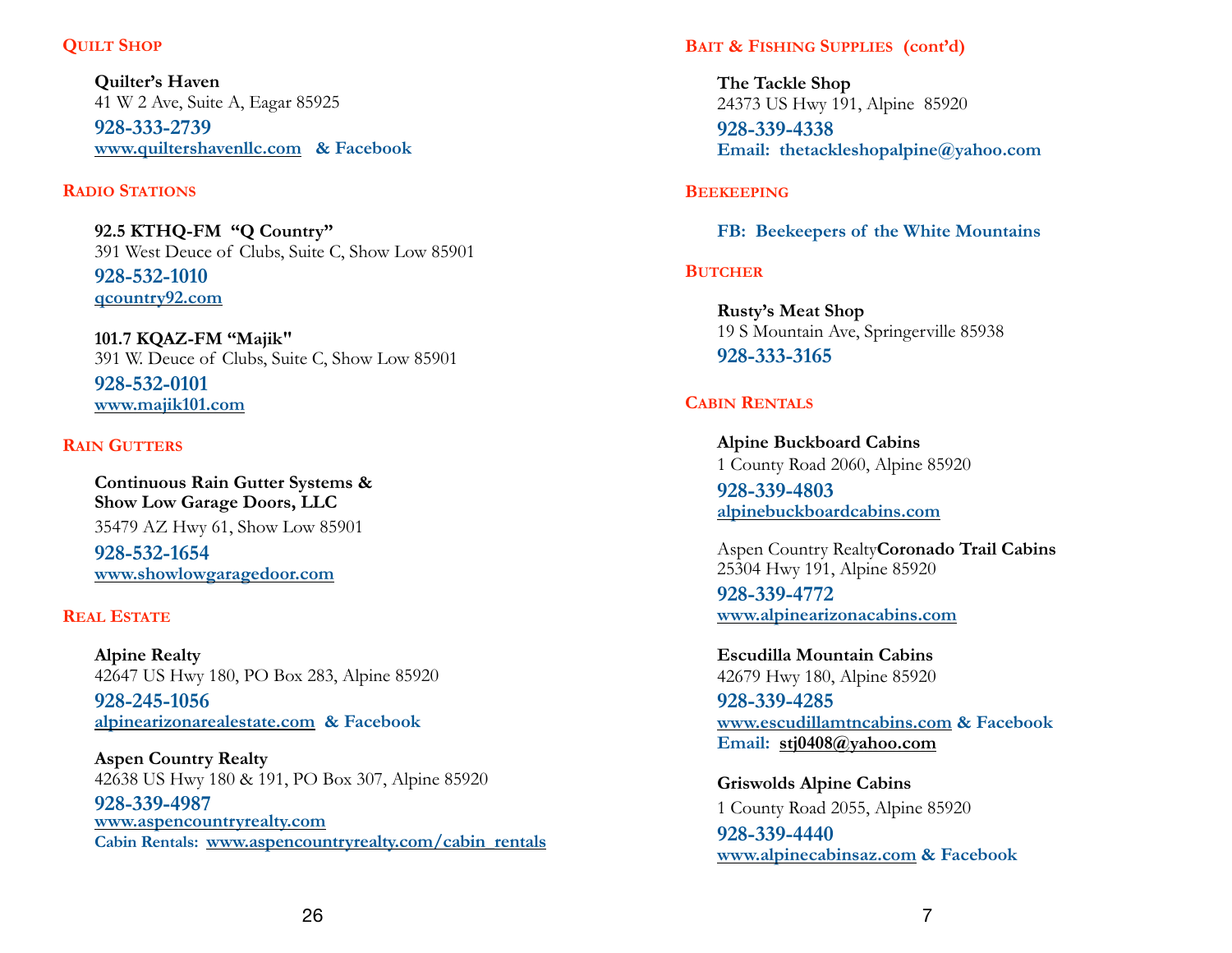#### **CARPENTRY**

 **Bullduck Builders LLC** (Licensed/Bonded)  **928-243-1905** 

**Phil Cohen 520-488-6290 philcohen@gmail.com** 

#### **CARPET/FLOOR CLEANING**

**Karen Rodriguez (Top Clean Services LLC) 928-551-3895 or 928-551-1083 Email: karen198713@gmail.com** 

#### **CELL PHONE SERVICE (best coverage for Alpine)**

 **Cellular One**  1350 S White Mountain Rd, Show Low 85901 **800-730-2351 www.cellularoneonline.com**

 **Verizon**  1555 W White Mountain Blvd #1, Lakeside 85929 **928-358-4383 www.gowireless.com**

#### **CEMETERY**

**Alpine Cemetery** Forest Service Road 35, Alpine 85920 (Contact: Dink Robards) **928-245-4913** 

#### **CHIMNEY SWEEP**

**Robbie Nelson 928-245-7106** 

**Orona Enterprises** 89 N Main St, Eagar 85925 **928-333-3851**

#### **PLUMBING**

**Herman Machorro** (seasonal) **928-339-4780 or 602-502-2181** 

 **Rietz's Service 928-245-3956 Email: rietzsservice @yahoo.com** 

**Tyler Walker 505-274-9677 Larry Waters**

**928-245-0913** 

#### **POST OFFICES**

**Alpine Post Office**  42631 US Hwy 191, Alpine 85920 **928-339-4697**

**Blue Post Office**  43287 Blue River Road, Blue 85922

**928-339-4945**

**Luna Post Office**  747 US Hwy 180, Luna, NM 87824 **575-547-2044** 

#### **PROPANE**

**High Country Propane**  1657 E Central Ave, Eagar 85925

**928-333-9900 highcountrypropane.com Sierra Propane** 

447 E Main St, Springerville 85938 **928-333-5550 www.sierrapropane.com**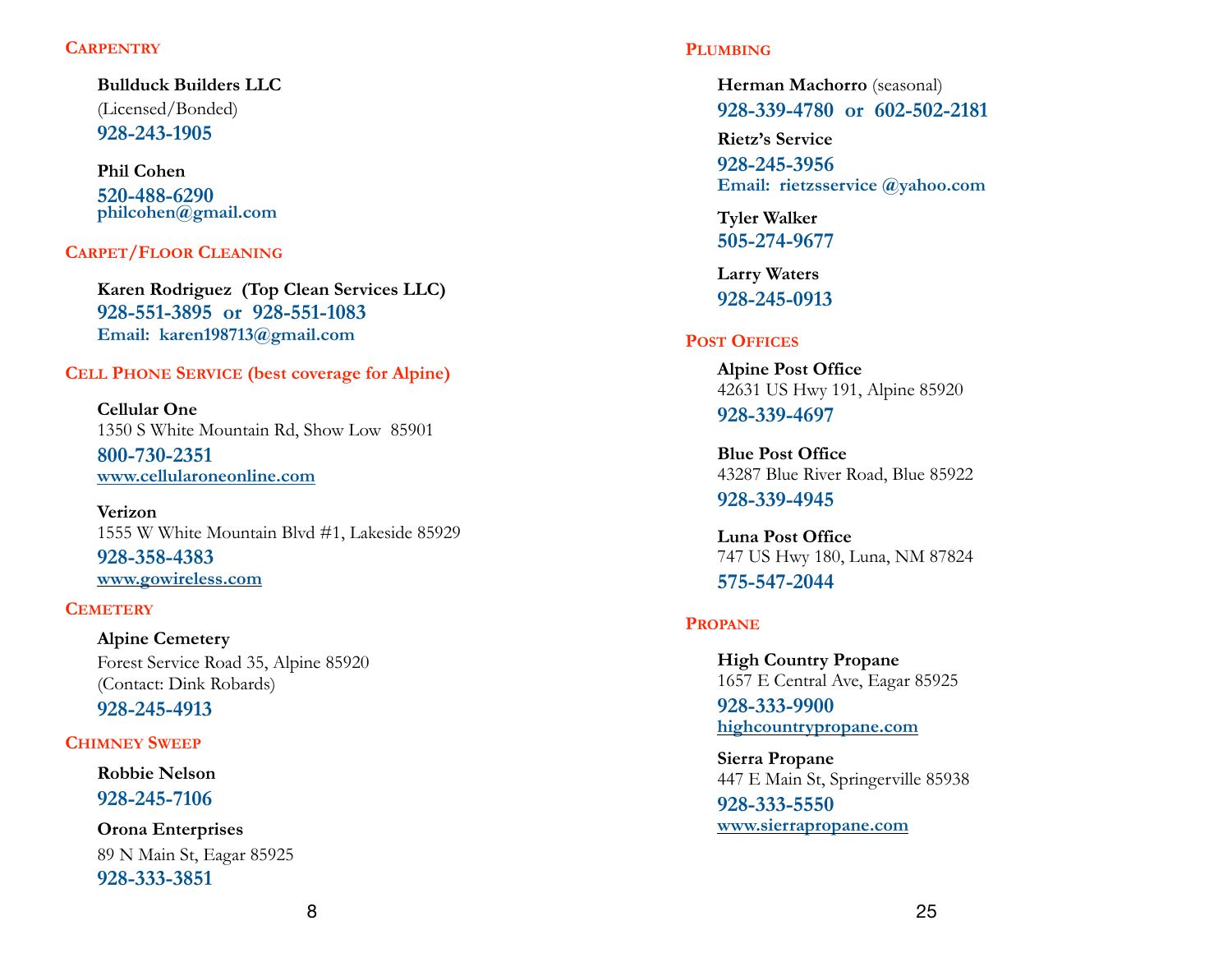#### PET **KENNEL**

**Heart of the Mountain Pet Resort 928-537-4988 www.heartofthemtn.com & Facebook**

#### **PET SITTING**

**Alex Ashburner 575-547-2580** 

**Autumn Monk 928-200-3485** 

**Kitty-Kat Dog Sitter Service (Kathleen Wallace)** (cats, dogs, birds, snakes, hamsters and horses)

**520-360-4444** (call or text)

#### **PEST CONTROL**

 **Hunter Pest Control (Jonathan Rau) 928-242-6283 Cell 928-251-0806 Office Email: jonathan@hunterpestaz.com www.hunterpestaz.com**

#### **PHARMACY**

 **Western Drug & General Store** 106 E Main St, Springerville 85938  **928-333-4321 Pharmacy: www.westerndrugpharmacy.com** 

#### **PHOTOGRAPHY**

**Jacque Alameddine Photography rayjacque.imagekind.com**

 **Heather Otto 520-471-1775 www.heatherottophotography.com**

#### **CHURCHES**

**Alpine Community Church** 42876 Hwy 180 PO Box 658, Alpine 85920 **Email: alpinechurchaz@gmail.com www.alpinecommunitychurchaz.com & Facebook**

**First Baptist Church of Alpine** 4 County Road 2055, Alpine 85920

**928-229-4700**

**Church of Jesus Christ of Latter Day Saints** Luna, NM 87824 **575-547-2762**

**Nutrioso Bible Church** 41568 Hwy 180 PO Box 125, Nutrioso 85932

**928-339-1117 https://nutriosobible.church & Facebook**

**St. Helena Catholic Church** 42909 Hwy 180 E **928-339-4363** 

### **CLINICS (Medical)**

**Mountain Avenue Clinic** 606 N Main St, Eagar 85925

**928-333-5333** 

**North Country HealthCare - Round Valley** 488 S Mountain Ave, Springerville 85938

**928-333-0127 northcountryhealthcare.org/locations/round-valley**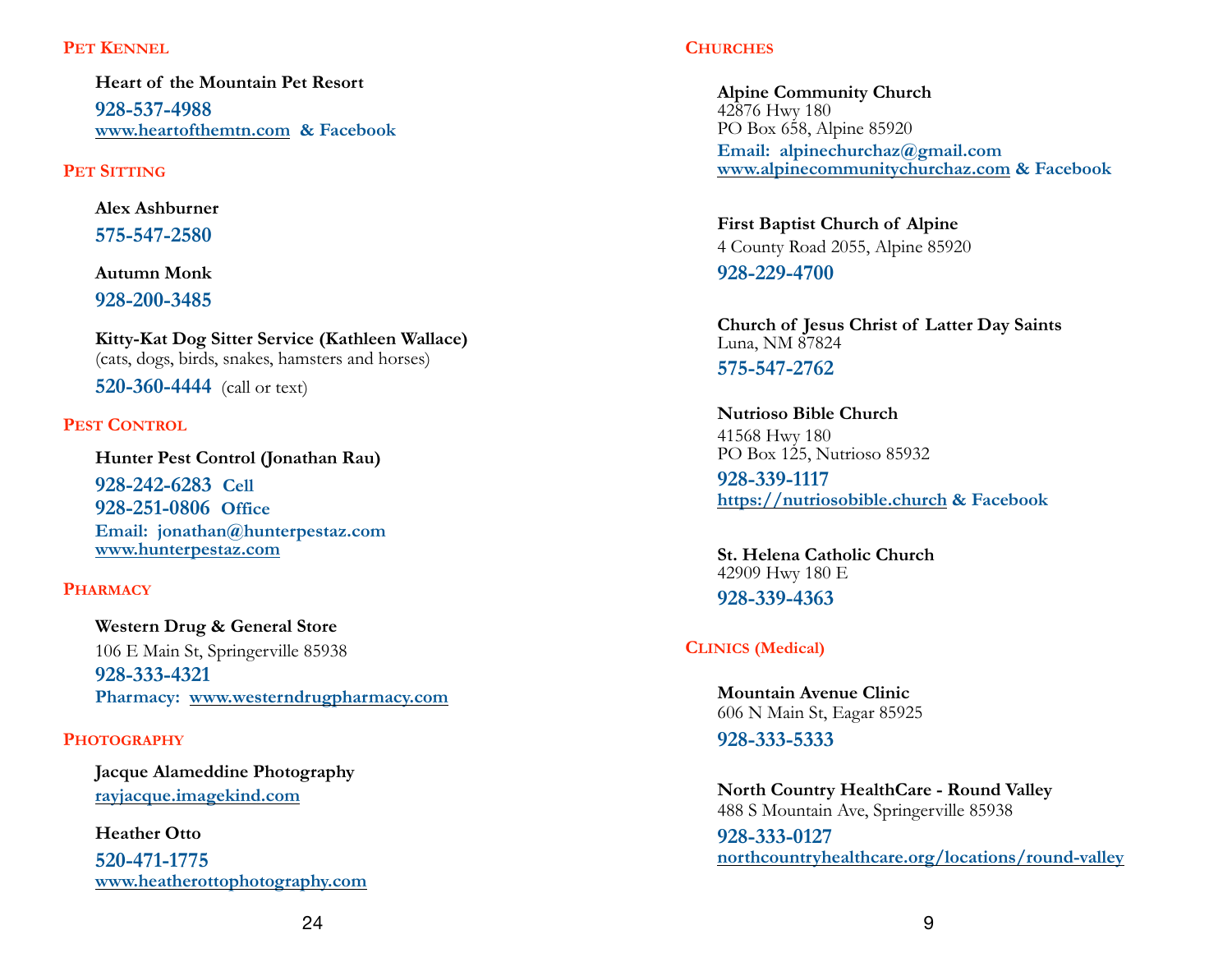#### **CLOTHING & ACCESSORIES**

**Crazy Horse Gifts** 42677 US Hwy 180, Alpine 85920

**928-245-0163 FB: Crazy Horse Gifts** 

**Peruvian Outpost Alpaca Boutique** US Hwy 180, Nutrioso 85932

**928-245-1143**

#### **CONCRETE**

**Rick Jones 928-215-0074** 

**Jorge Torres 928-245-3680** 

#### **CONSTRUCTION**

 **Homes by Bencomo** PO Box 563, Springerville 85938  **928-245-4141 Email: jbencomo2124@gmail.com** 

**Noble Mountain Builders, LLC 480-216-7586 Email: ebelone21@yahoo.com** 

#### **COUNSELING**

**Change Point Integrated Health** 25 E Show Lake Road, Show Low 85901 **928-537-2951 www.mychangepoint.org & Facebook**

 **Little Colorado Behavioral Health Center** 50 N Hopi St, Springerville 85938

**928-333-2683 www.lcbhc.org**

**Shelly Reidhead**  Elk Country Realty Springerville 85938

**928-551-3697** 

#### **OUTFITTERS**

NorMay<br>
Space Shelly Reidhead<br>
Els County Realty<br>
Springerville 85938<br>
328-551-3697<br>
Moutique<br>
328-551-3697<br>
OUTFITTERS<br>
Big Horn Outfitters, LLC<br>
New Mexico<br>
328-245-0538<br>
20000 Malley Outfitters.met & F<br>
Reidhead Western **Big Horn Outfitters, LLC**  New Mexico

**928-245-0538 www.bighornoutfittersllc.com & Facebook** 

 **Moon Valley Outfitters**  Luna, NM

**575-547-2141 moonvalleyoutfitters.net & Facebook** 

 **Reidhead Western Outfitters**  Alpine, AZ 85920

**928-245-0538 Email: wayne@westernoutfitters.com**

**Trophy Ridge Outfitters**  Luna, NM

**505-350-6487 trophyridgeoutfitters.net & Facebook** 

**PAINTING/STAINING/OILING**

**Raymond Chavez** (references available) **928-521-7975** 

**Stephanie Pokuba** Nutrioso, AZ  **928-465-8057** 

**Jorge Torres 928-245-3680**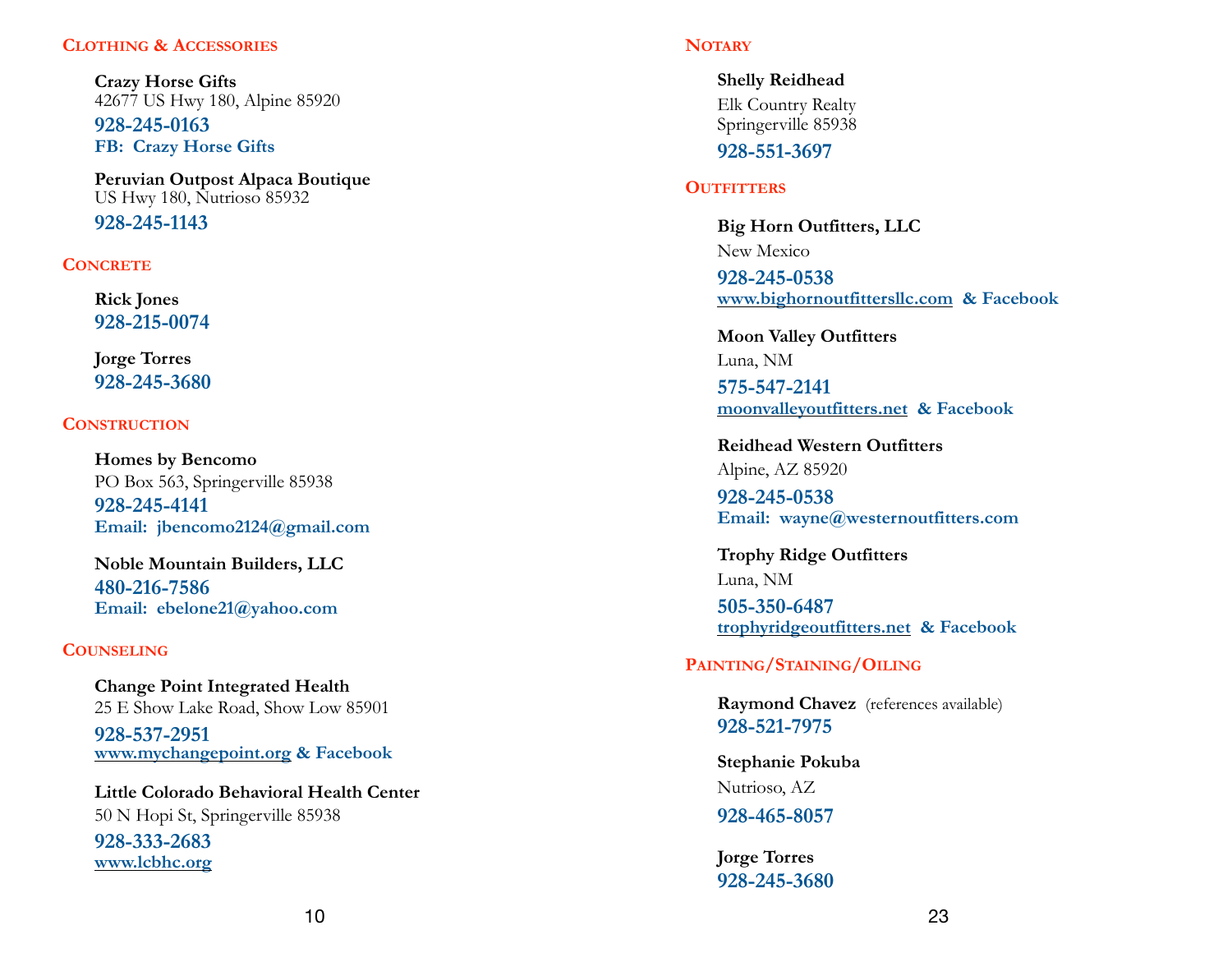#### **MANICURE/PEDICURE**

**Maria's Beauty Salon**  144 N Harless, Eagar 85925 **928-333-1400** 

#### **MOTELS/LODGING**

**Mountain Hi Lodge** 42698 US Hwy 180, Alpine 85920 **928-339-4311 www.mountainhilodge.com & Facebook**

**Sportsman's Lodge** 42627 Hwy 191, Alpine 85920 **928-339-4576 or 877-560-7626 www.sportsman778.com Email: sportsman778@frontiernet.net MOVIES**

 **El Rio Theatre**  15 W Main St, Springerville 85938

**928-333-1600 www.elriotheatre.com & Facebook Email: showbiz@elriotheatre.com** 

 **Alpine Public Library**  Library patrons may check out DVDs.

#### **NEWSPAPER (local)**

**White Mountain Independent**  3191 S White Mountain Rd. #3, Show Low 85901 **928-537-5721 www.wmicentral.com & Facebook**

#### **DECKS (construction/repairs)**

**Bullduck Builders LLC (Jared Willis) 928-243-1905**

 **Phil Cohen 520-488-6290 Email: philcohen@gmail.com**

**Jorge Torres 928-245-3680**

#### **DELI**

**Alpine Country Store** 42651 US Hwy 180, Alpine 85920

## **928-339-1982**

#### **DRY WALL**

**Willis Archibald 520-668-3722** 

#### **ELECTRICAL**

**Navopache Electric Cooperative Inc. 800-543-6324 928-368-5118 www.navopache.org**

**Willis Archibald**

#### **520-668-3722**

**Phil Cohen**

**520-488-6290 Email:** [philcohen@gmail.com](mailto:philcohen@gmail.com)

**JD's Electrical Services**  PO Box 257, Nutrioso 85932

**928-751-8223 Email: [dewittelecllc@gmail.com](mailto:dewittelecllc@gmail.com)**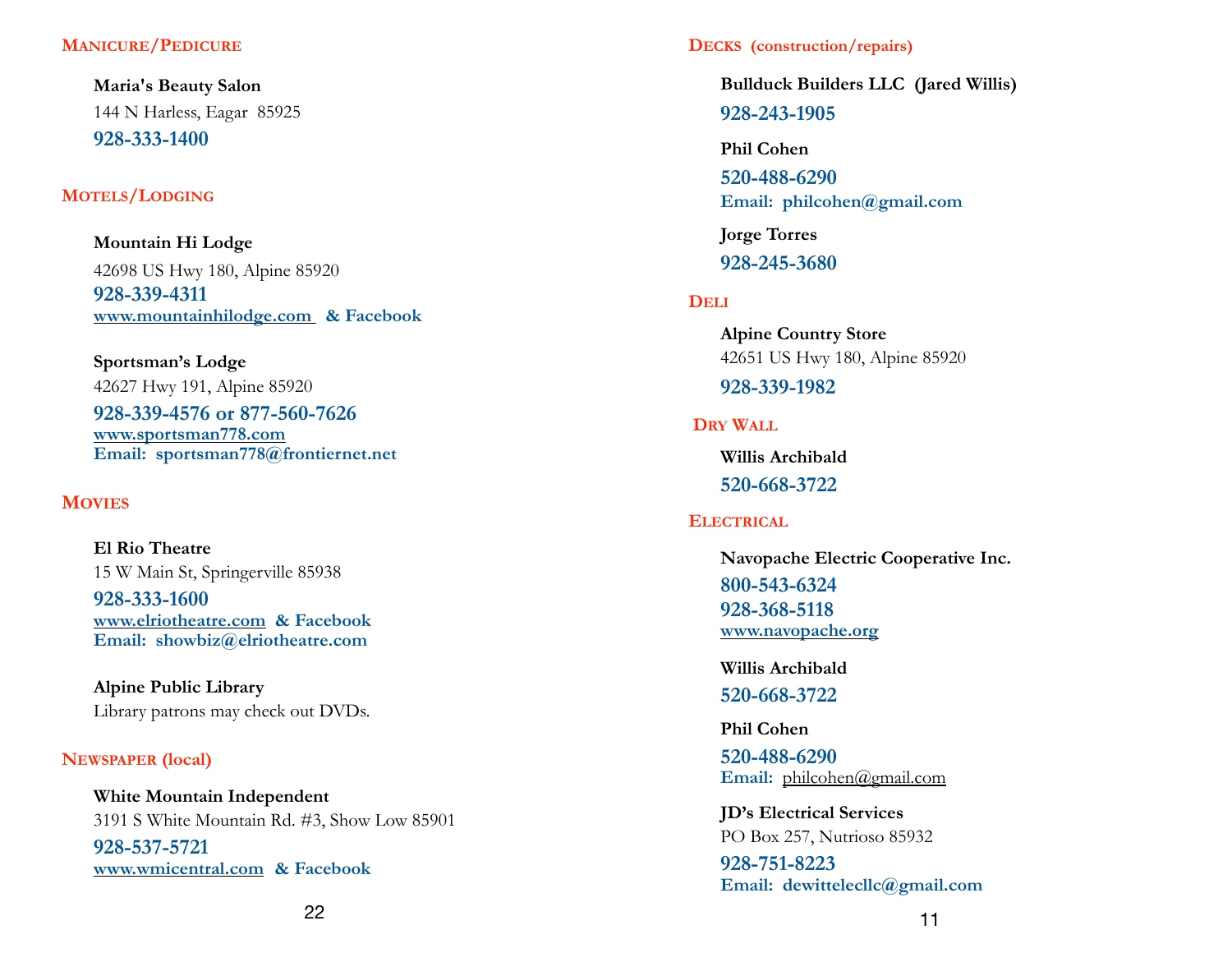#### **ELECTRICAL (cont'd)**

**Herman Machorro (seasonal) 928-339-4780 or 602-502-2181** 

**Rietz's Service 928-245-3956 Email: rietzsservice@yahoo.com** 

#### **EMBROIDERY**

 **Sonja's Customized Embroidery**  433 Hacienda, PO Box 1253, Springerville 85938 **928-333-4870 or 928-245-1029 (cell) Email: sonjasembroidery@hotmail.com** 

#### **EXCAVATION**

 **Alpine Excavation 928-339-1946** 

**Alpine Mountain Homes & Excavation Inc.**  42679 US Hwy 180 PO Box 499, Alpine 85920

**928-386-5171 Email: alpinemtnhomes@yahoo.com** 

**Rietz's Service 928-245-3956 Email: rietzsservice@yahoo.com** 

**Sug Rogers Construction LLC**  PO Box 300, Nutrioso 85932 **928-339-4596 Email: sugrogers@frontiernet.net** 

#### **LEATHER WORK**

**Larry Cole**  Lot 4, County Road 2117, Alpine 85920 **208-353-6424**

#### **LIBRARY**

 **Alpine Public Library** 17 CR 2061 • Alpine, AZ 85920 **928-339-4925 www.apachecountylibraries.com/alpine-public-library FB: Alpine Public Library** 

#### **LOCKSMITH**

**M & G** 501 S Clark Road #4, Show Low 85901 **928-537-5625** 

**A-Alarm Lock & Key** 759 E White Mountain Blvd, Pinetop 85935

**928-367-5625** 

**Nolan Udall**  Eagar, AZ 85925 **928-537-5625** 

#### **LUMBER**

**Reidhead Brothers Lumber Mill**  93 County Road 2180, PO Box 84, Nutrioso 85932 **928-339-4542 Email: rblm@frontiernet.net**

**Woodland Building Center & Tool Rental** 40 Pinal St, Springerville 85938

**928-333-4852 FB: Woodland Building Center**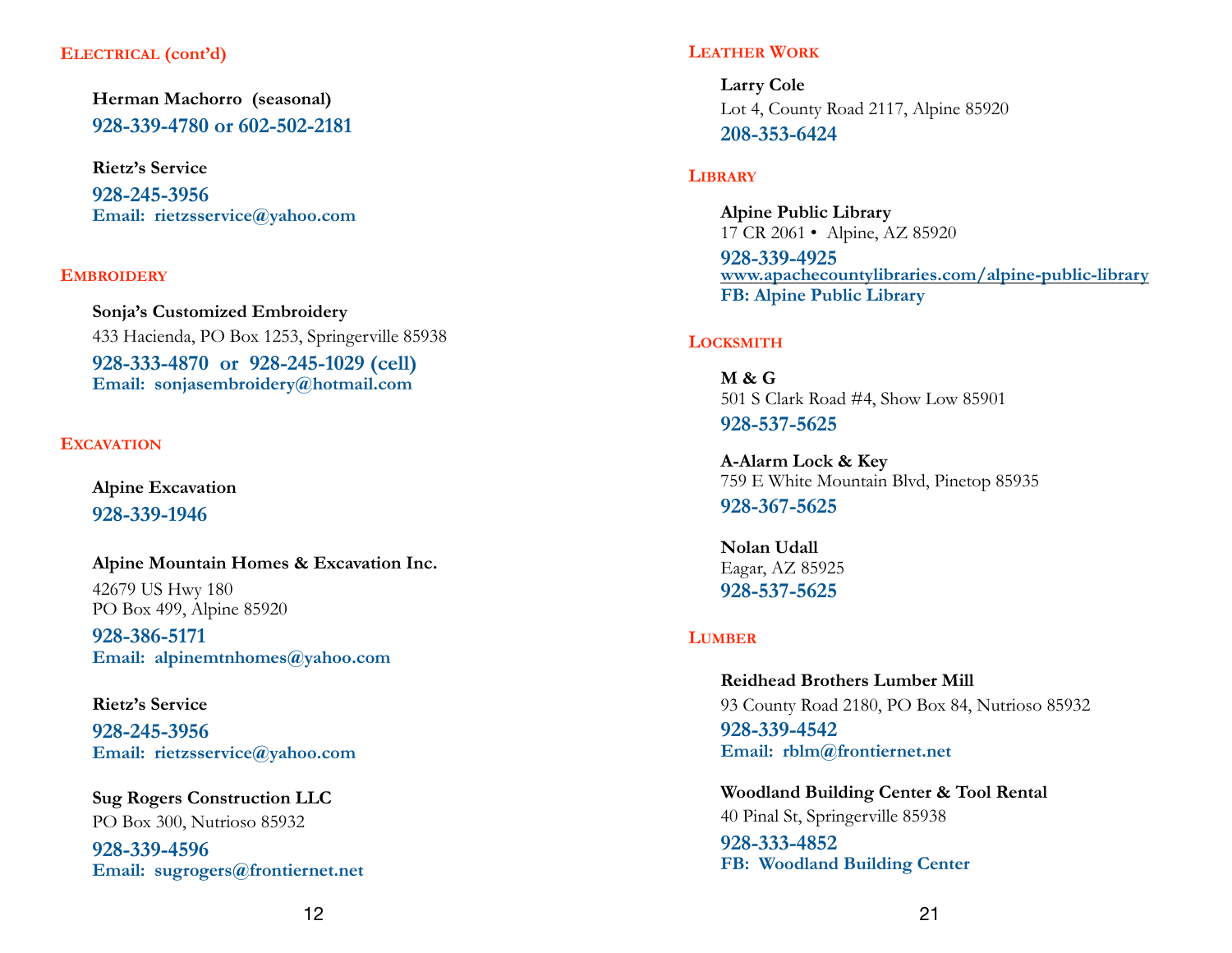**State Farm**  74 N Main St, Suite 1, Eagar 85925

**928-333-2832 Email: jocelyn@jocelynpeters.com www.jocelynpeters.com**

#### **INTERNET SERVICE**

 **Frontier** 831 E Hall St, Show Low 85901

**(928) 537-6610 https://[frontier.com](http://frontier.com)**

**Gila Broadband (888) 928-2328 http://www.gilabroadband.com**

#### **JEWELRY/SILVERSMITH**

**Larry Cole (silver & repair)**  Lot 4, County Road 2117, Alpine 85920

**208-353-6424** 

**Dennison Tsosie The Navajo Silversmith**  Custom Jewelry & Fine Art

**928-339-4471 www.navajosilversmith.com** 

#### **LAUNDROMAT**

**Alpine Country Store 928-339-1982** 

**Alpine RV Park**

 **928-339-1841 LAW ENFORCEMENT**

**Apache County Sheriff 's Office (928) 337-4321 or 1-800-352-1850 www.co.apache.az.us/sheriff** 

**Foster's Construction 928-229-9638** 

**Jorge Torres 928-245-3680** 

 **Herman Machorro** (seasonal) **928-339-4780 or 602-502-2181** 

### **FISHING/HUNTING LICENSES**

**The Tackle Shop**  24373 US Hwy 191, Alpine 85920 **928-339-4338 Email: thetackleshopalpine@yahoo.com FB: Tackle Shop, Alpine**

**Arizona Game & Fish Department**  Region I, Pinetop 2878 E White Mountain Blvd, Pinetop 85935

**928-367-4281 www.azgfd.com/License & Facebook** 

### **FLY FISHING GUIDES**

**Cinda Howard** (seasonal) Fly Fish Arizona and Beyond

**480-217-5089 flyfisharizona.com & Facebook** 

**Wendy Krueger** (seasonal) **480-622-0431 Email: canyonkitty@gmail.com [www.arizonawhitemountainadventures.com/fishing](http://www.arizonawhitemountainadventures.com/fishing)**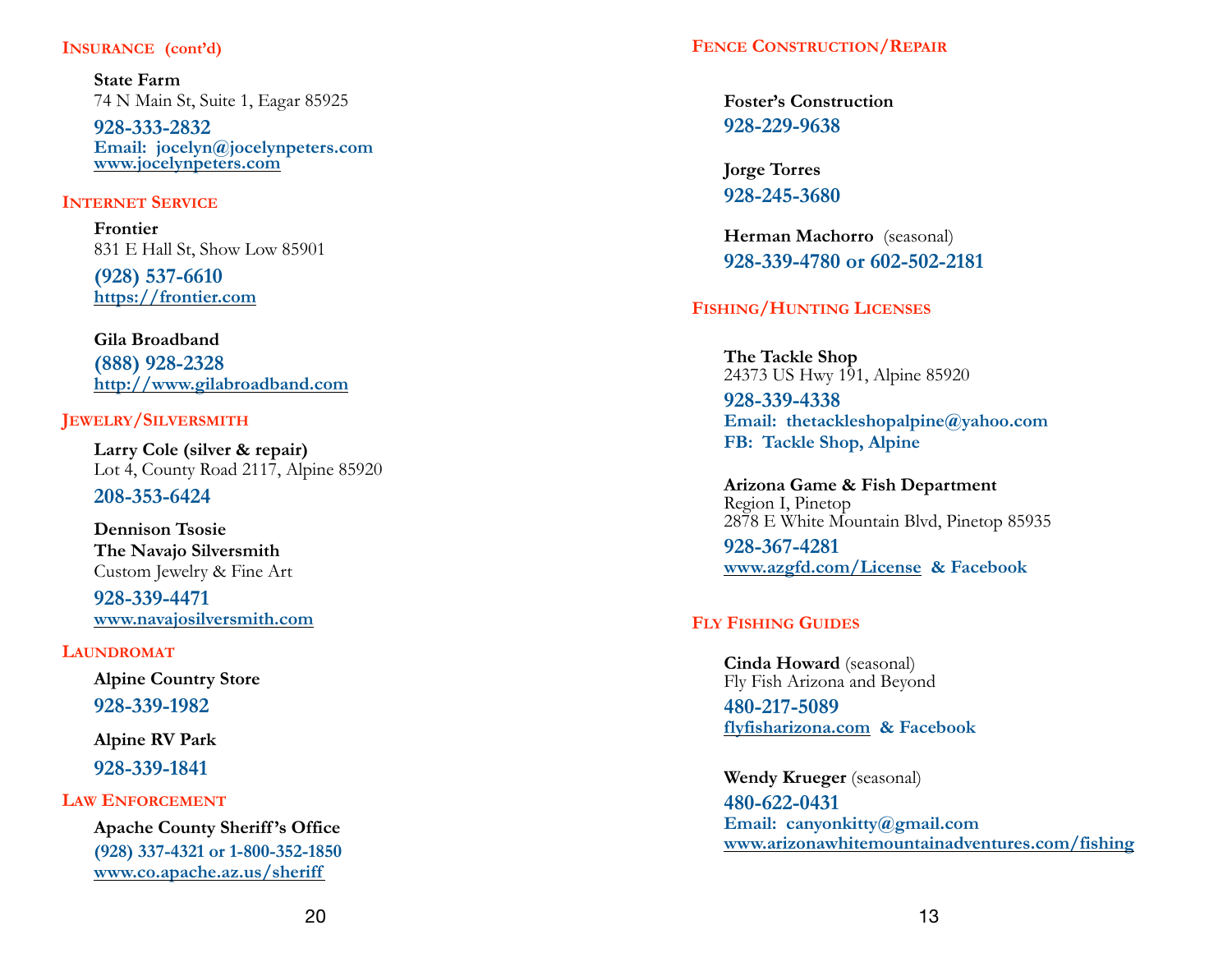**Continuous Rain Gutter Systems & Show Low Garage Doors, LLC** 35479 AZ Hwy 61, Show Low 85901 **928-532-1654 www.showlowgaragedoor.com** 

#### **GARDENING**

**Alpine Community Garden** Contact: Cat Lely **480-695-9668 FB: Alpine Community Garden**

#### **GASOLINE/AIR**

**Luna Service Station**  720 US Hwy 180, Luna, NM 87824

**575-547-2580** 

**The Tackle Shop (Gas Pumps Open 24 hours)**  24373 US Hwy 191, Alpine 85920 **928-339-4338 Email: thetackleshopalpine@yahoo.com FB: Tackle Shop, Alpine, AZ** 

#### **GENERAL STORE & PHARMACY**

**Western Drug & General Store** 106 E Main St, Springerville 85938

 **928-333-4321 www.westerndrugstore.com & Facebook Pharmacy: www.westerndrugpharmacy.com** 

#### **HOUSE CLEANING (cont'd)**

**Karen Rodriguez (Top Clean Services LLC) 928-551-3895 or 928-551-1083 Email: karen198713@gmail.com**

**Alan & Kyle Sheehan 928-339-4090** 

#### **HUNTING GUIDE**

**Dave May 520-205-2727** 

#### **HUNTING/FISHING LICENSES**

**The Tackle Shop**  24373 US Hwy 191, Alpine 85920

**928-339-4338 FB: Tackle Shop, Alpine, AZ**

**Arizona Game & Fish Department**  Region I, Pinetop 2878 E White Mountain Blvd, Pinetop 85935

**928-367-4281 www.azgfd.com/License & Facebook** 

#### **ICE (larger quantities)**

**Rietz's Service 928-245-3956** 

**Email: rietzsservice@yahoo.com** 

#### **INSURANCE**

**Brown & Russo Insurance**  470 S Mountain Ave, Suite 104, Springerville 85938  **928-333-2646 www.brinsured.com**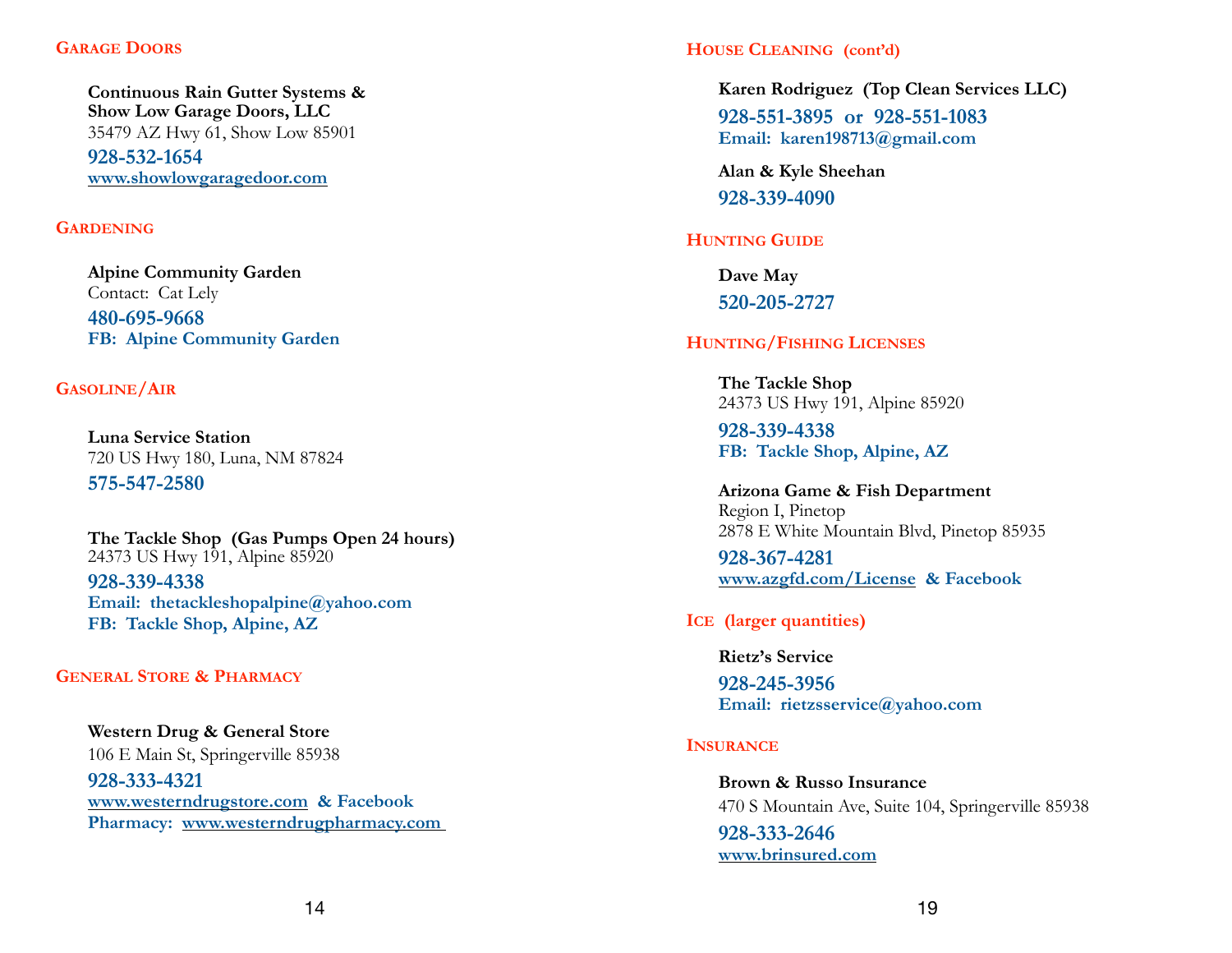#### **HORSESHOEING (Farrier Service)**

**K.T. 928-257-7364 Bruce Maxwell** 

Show Low **928-207-5140** 

 **Sandra**  Springerville

**928-333-5692** 

#### **HOSPITALS**

**Summit Healthcare Regional Medical Center** 2200 E Show Low Lake Road, Show Low 85901

**928-537-4375 summithealthcare.net** 

**White Mountain Regional Medical Center** 118 S Mountain Ave, Springerville 85930

**928-333-4368 www.wmrmc.com** 

#### **HOUSE CLEANING**

**Dani's Cleaning Service (Dani Leingang)**  Nutrioso 85932  **928-751-8521 (call or text)**

**Autumn Monk 928-200-3485**

**Becker Gals Laurie 575-910-1393** 

#### **GOLF**

 **Alpine Golf & Country Club** 58 County Road N2122, Alpine 85920  **928-339-4944 m.alpinegolfandcountryclub.com & Facebook** 

#### **GRAVEL/CINDERS**

**Alpine Excavation**

**928-339-1946**

**Alpine Mountain Homes & Excavation Inc.**  42679 US Hwy 180, PO Box 499, Alpine 85920

**928-386-5171 Email: alpinemtnhomes@yahoo.com** 

#### **GROCERIES/SUPPLIES**

**Alpine Country Store** 42651 US Hwy 180, Alpine 85920

#### **928-339-1982**

**Big Lake Store & Boat Rentals**  (seasonal)

**928-521-1387 www.biglakeaz.com & Facebook** 

**Luna Service Station**  720 US Hwy 180, Luna, NM 87824

**575-547-2580** 

**The Tackle Shop** 24373 US Hwy 191, Alpine 85920

**928-339-4338 Email: thetackleshopalpine@yahoo.com** 

#### **GUNSMITH & GUN ENGRAVING**

 **Alpine Gun Works (Larry Cole)**  Lot 4, CR 2117, Alpine 85920  **208-353-6424**